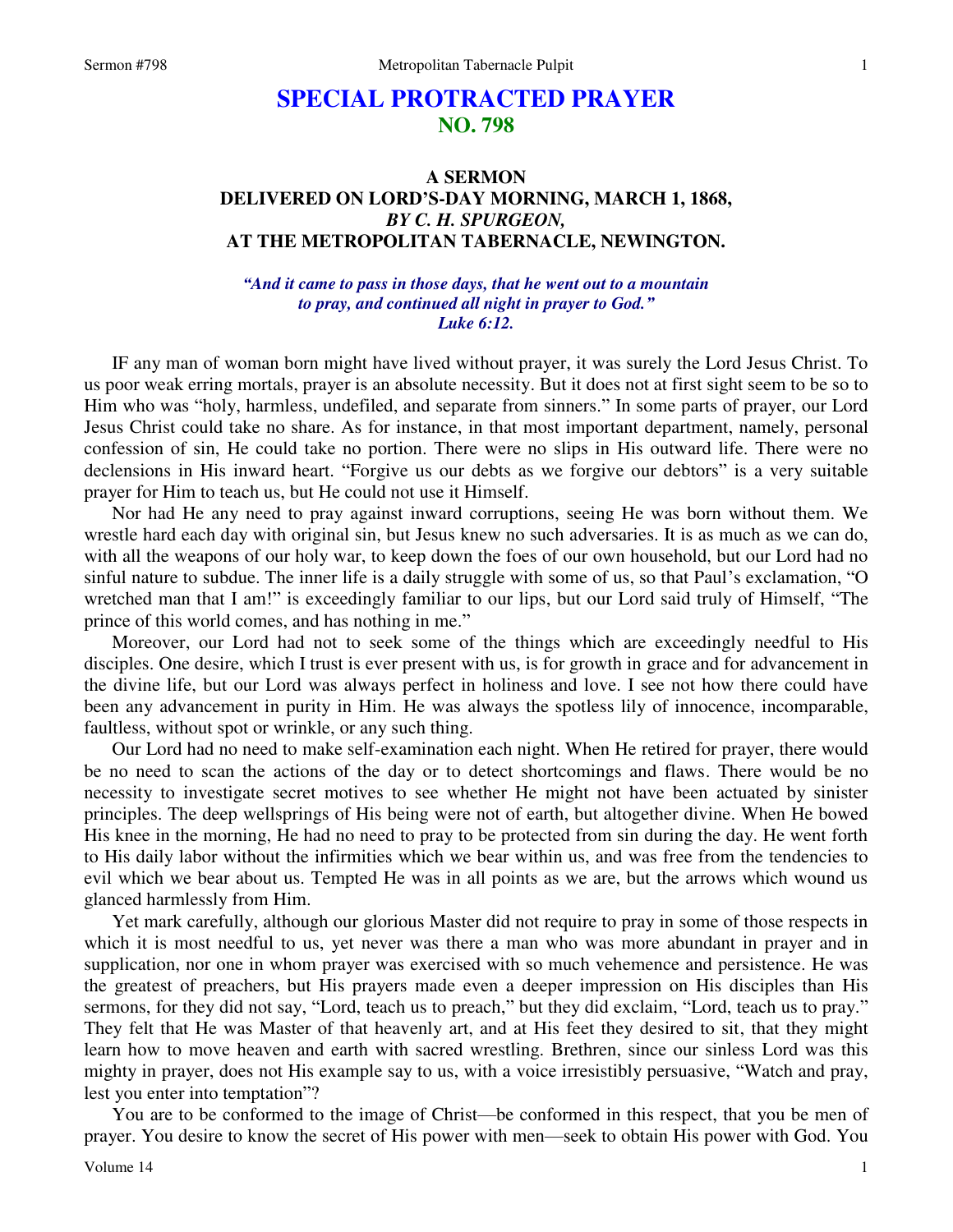wish to obtain the blessings which were so copiously bestowed upon Him—seek them where He sought them, find them where He found them. If you would adorn His doctrine and increase His kingdom, use the weapon of all-prayer which ensures victory to all who use it as the Captain did.

Although our Lord Jesus Christ was most constant in His perpetual devotions, yet devout men are used to set apart times for extraordinary supplication. A man who does not pray regularly, is but a hypocrite when he pretends to pray specially. Who would care to live in a miser's house who starved you all the year round, except that now and then on a feast day he fed you daintily? We must not be miserly in prayer, neglecting it regularly, and only abounding in it on particular occasions when ostentation, rather than sincerity, may influence us. But even he who keeps a bounteous table sometimes spreads a more luxurious feast than at other times, and even so must we, if we habitually live near to God, select our extraordinary seasons in which the soul shall have her fill of fellowship. Our Lord Jesus Christ, in the text before us, has set us an example of extraordinary devotion, supplying us with all the details and minutiae of the exercise.

Notice *the place* which He selected for it. He sought the solitude of a mountain. He was so popular that He could not hope in any city or village to be free from innumerable followers. He was so great a benefactor that He could never be without sick folk entreating healing at His hands. He knew no leisure, no, not so much as to eat bread, and therefore, to obtain a little respite, He sought the hollow of some lofty hill where foot of man could not profane His loneliness.

If you would draw near to God in an extraordinary manner, you must take care to be entirely undisturbed. I know not how it is, but if ever one desires to approach very near to God, there is sure to be a knock at the door, or some matter of urgent business, or some untoward circumstance to tempt us from our knees. Is it so, that Satan knows how soul-fattening retirement and devotion are, and therefore, if he can by any method stir up friend or foe to call us out of our closets, he will surely do so?

Here our Lord was beyond call. The mountain was better than a closet with bolted doors. Far off was the din of the city and the noise of those who clamored with their merchandise. Neither the shout of triumph nor the wail of sorrow could reach Him there. Beloved friends, carefully seek if you can a perfect solitude, but if not, reach as near to it as you can, and as much as possible keep out the sound and thought of the outer world.

Did not our Lord resort to the mountain in order that He might be able to pray aloud? I cannot speak for others, but I often find it very helpful to myself to be able to speak aloud in private prayer. I do not doubt but that very spiritual minds can pray for a great length of time without the motion of the lips, but I think the most of us would often find it a spur and assistance if we could give utterance to our cries and sighs, no one being present to hear.

We know that our Lord was accustomed to use strong cries and tears, and these it would not have been desirable for a human ear to listen to. In fact, His natural modesty would have put Him under a restraint. He therefore sought mountains far away, that He might, in His Father's presence and in the presence of no one else, pour out His entire soul, groaning, struggling, wrestling, or rejoicing, as His spirit might be moved at the time.

Did He not also seek the mountain to avoid ostentation? If we pray to be seen of men, we shall have our reward, and a pitiful reward it will be—we shall have the admiration of shallow fools, and nothing more. If our object in prayer is to obtain blessings from God, we must present our prayers unspoiled by human observation. Get alone with your God if you would move His arm.

If you fast, appear not unto men to fast. If you plead personally with God, tell none of it. Take care that this is a secret between God and your own soul, then shall your Father reward you openly. But if you gad about like a Pharisee, and sound your trumpet in the corner of the streets, you shall go where the Pharisee has gone, where hypocrites feel forever the wrath of God.

Jesus, therefore, to prevent interruption, to give Himself the opportunity of pouring out His whole soul, and to avoid ostentation, sought the mountain. What a grand oratory for the Son of God! What walls would have been so suitable? What room would have worthily housed so mighty an intercessor?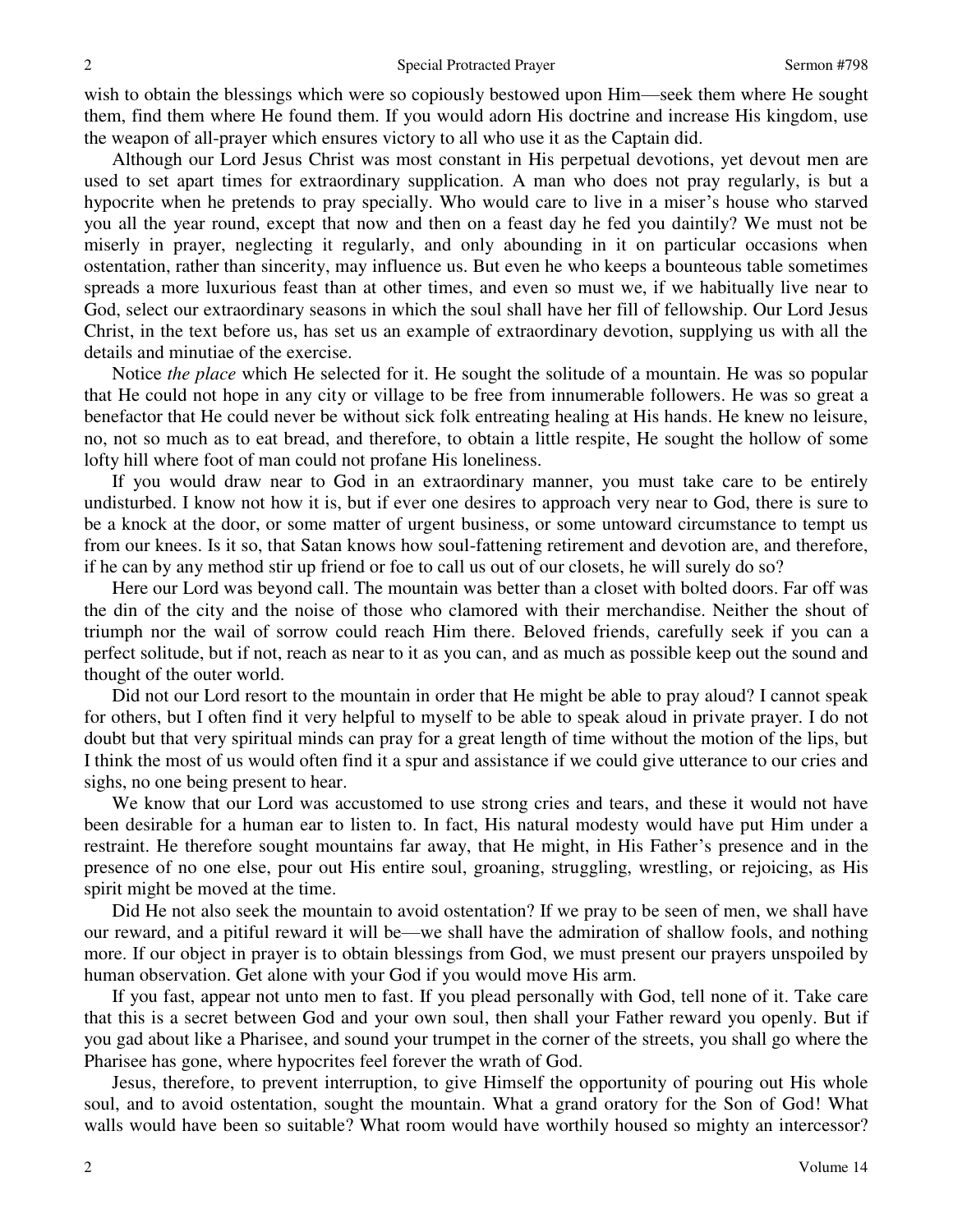### Sermon #798 Special Protracted Prayer

The Son of God most fittingly entered God's own glorious temple of nature when He would commune with heaven. Those giant hills, and the long shadows cast by the moonlight were alone worthy to be His companions. No pomp of gorgeous ceremony can possibly have equaled the glory of nature's midnight on the wild mountain's side, where the stars, like the eyes of God, looked down upon the worshipper, and the winds seemed as though they would bear the burden of His sighs and tears upon their willing wings. Samson, in the temple of the Philistines, moving the giant pillars, is a mere dwarf compared with Jesus of Nazareth moving heaven and earth, as He bows Himself alone in the great temple of JEHOVAH.

For purposes of extraordinary devotion, the time selected by our Master is also a lesson to us. He chose the silent hours of night. Now, it may so happen, that if we literally imitated Him, we might altogether miss our way, for, no doubt, He chose the night because it was most convenient, congenial, and in every way appropriate. To some of us the night might be most inappropriate and unsuitable. If so, we must by no means select it, but must follow our Lord in the spirit rather than in the letter. We should give to heavenly things that part of the day in which we can be most quiet, those hours which we can most fairly allot to it, without despoiling our other duties of their proper proportion of time.

By day, our Savior was preaching. He could not cease from preaching even to spend the day in prayer. By day, the multitude needed healing. Our Lord would not suspend His benevolent work for His private communions. We are to take care never to present one duty to God stained with the blood of another, but to balance and proportion our different forms of service, so that our life-work may be perfect and entire, wanting nothing. Usually, however, night will be the favored season for wrestling Jacobs. When every man had gone to his own home to rest, the Man of Nazareth had a right to seek His solace where best He could, and if sleep refreshed others, and prayer more fully refreshed Him, then by all means let Him pray.

Against this not a dog shall move his tongue. Set apart for remarkably protracted intercession seasons which answer to this description, when the time is your own, not your master's, your own, not your families, not pilfered from family devotion, not abstracted from the public assembly or Sabbathschool, the time of quiet when all around you is in repose, the time congenial to solemnity, and the awe of a spirit hushed into reverent subjection, yet uplifted to rapt devotion. Such time, with many, may be the night, with others, it may be the day. Let sanctified common sense be your direction.

Again, our Lord sets us a good example in the matter of extraordinary seasons of devotion in *the protracted character of His prayer.* He continued all night in prayer. I do not think that we are bound to pray long as a general rule. I am afraid, however, there is no great need to make the remark, for most of Christians are short enough, if not far too short in private worship. By the aid of the Holy Spirit, it is possible to throw by holy energy and sacred zeal as much prayer into a few minutes as into many hours, for prevalent prayer is not measured by God by the yard or by the hour. Force is its standard rather than length. When the whole soul groans itself out in half-a-dozen sentences, there may be more real devotion in them than in hours of mere wire drawing and word spinning.

True prayer is the soul's mounting up to God, and if it can ride upon a cherub or the wings of the wind, so much the better, yet in extraordinary seasons, when the soul is thoroughly wrought up to an eminent intensity of devotion, it is well to continue it for a protracted season. We know not that our Lord was vocally praying all the time, He may have paused to contemplate. He may have surveyed the whole compass of the field over which His prayer should extend, meditating upon the character of His God, recapitulating the precious promises, remembering the wants of His people, and thus arming Himself with arguments with which to return to wrestle and prevail.

How very few of us have ever spent a whole night in prayer, and yet what gifts we might have had for such asking! We little know what a night of prayer would do for us, its effect we can scarcely calculate. One night alone in prayer might make us new men, changed from poverty of soul to spiritual wealth, from trembling to triumph.

3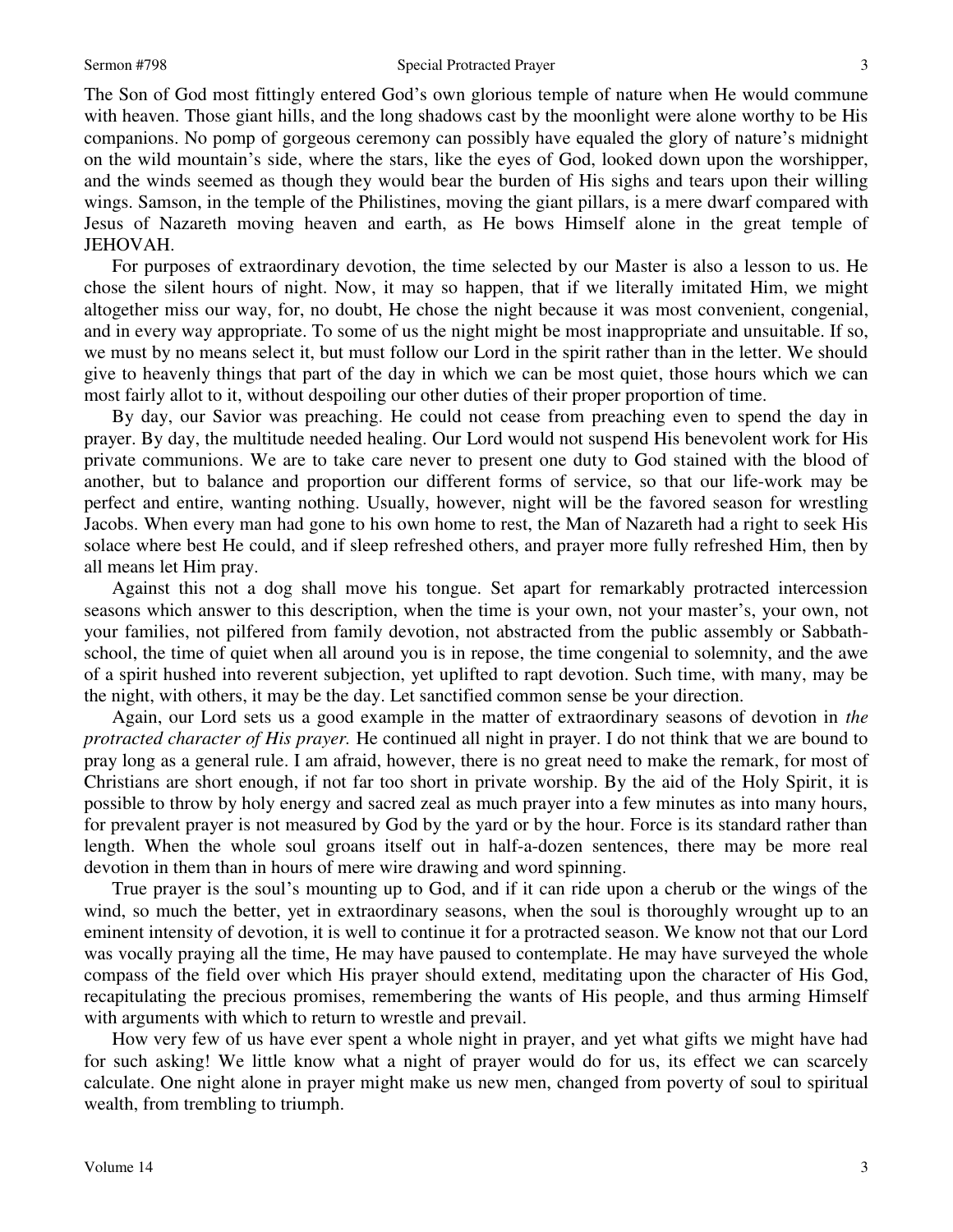We have an example of it in the life of Jacob. Previously the crafty shuffler, always bargaining and calculating, unlovely in almost every respect, yet one night in prayer turned the supplanter into a prevailing prince, and robed him with celestial grandeur. From that night, he lives on the sacred page as one of the nobility of heaven.

Could not we, at least now and then, in these weary earthbound years, hedge about a single night for such enriching traffic with the skies? What? Have we no sacred ambition? Are we deaf to the yearnings of divine love? Yet, my brethren, for wealth and for science, men will cheerfully quit their warm couches, and cannot we do it now and then for the love of God and the good of souls? Where is our zeal, our gratitude, our sincerity? I am ashamed while I thus upbraid both myself and you. May we often tarry at Jabbok, and cry with Jacob, as he grasped the angel,

## *"With You all night I mean to stay, And wrestle till the break of day."*

Surely, brethren, if we have given whole days to folly, we can afford a space for heavenly wisdom. Time was when we gave whole nights to chambering and wantonness, to dancing and the world's revelry. We did not tire then. We were chiding the sun that he rose so soon, and wishing the hours would lag awhile that we might delight in wilder merriment, and perhaps deeper sin. Oh, why should we weary in heavenly employments? Why do we grow weary when asked to watch with our Lord? Up, sluggish heart, Jesus calls you! Rise and go forth to meet the heavenly Friend in the place where He manifests Himself.

Jesus has further instructed us in the art of special devotion by *the manner of His prayer.* Notice He continued all night in prayer *to God*—*to God.* How much of our prayer is not prayer to God at all. It is nominally so, but it is really a muttering to the winds, a talking to the air, for the presence of God is not realized by the mind, "He that comes to God must believe that he is, and that he is a rewarder of them who diligently seek him." Do you know what it is mentally to lay hold upon the great unseen one, and to talk with Him as really as you talk to a friend whose hand you grip? How heavenly to speak right down into God's ear, to pour your heart directly into God's heart, feeling that you live in Him as the fish live in the sea, and that your every thought and word are discerned by Him.

It is true pleading when the Lord is present to you, and you realize His presence, and speak under the power and influence of His divine overshadowing. That is to pray indeed, but to continue all night in such a frame of mind is wonderful to me, for I must confess, and I suppose it is your confession too, that if for a while I get near to God in prayer, yet distracting thoughts will intrude, the ravenous birds will come down upon the sacrifice, the noise of archers will disturb the songs at the place of drawing of water.

How soon do we forget that we are speaking to God, and go on mechanically pumping up our desires, perhaps honestly uttering them, but forgetting to whom they are addressed! Oh, were He not a gracious God, the imperfection of our prayers would prevent so much as one of them ever reaching His ear, but He knows our frailty, and takes our prayers, not as what they are, but as what we mean them to be, and beholding them in Jesus Christ, He accepts both us and them in the Beloved.

Let us learn from our Master to make our prayers distinctly and directly appeals to God. That gunner will do no service to the army who takes no aim, but is content as long as he does but fire. That vessel makes an unprofitable voyage which is not steered for a port, but is satisfied to sail here and there. We must direct our prayers to God, and maintain soul-fellowship with Him, or our devotion will become a nullity, a name for a thing which is not.

The Ethiopic translation reads, "in prayer *with God."* Truly this is the highest order of prayer, and though the translation may be indefensible, the meaning is correct enough, for Jesus was eminently with God all night. To pray with God, do you know what that is? To be the echo of JEHOVAH's voice! To desire the Lord's desires, and long with His longings! This is a gracious condition to be in, when the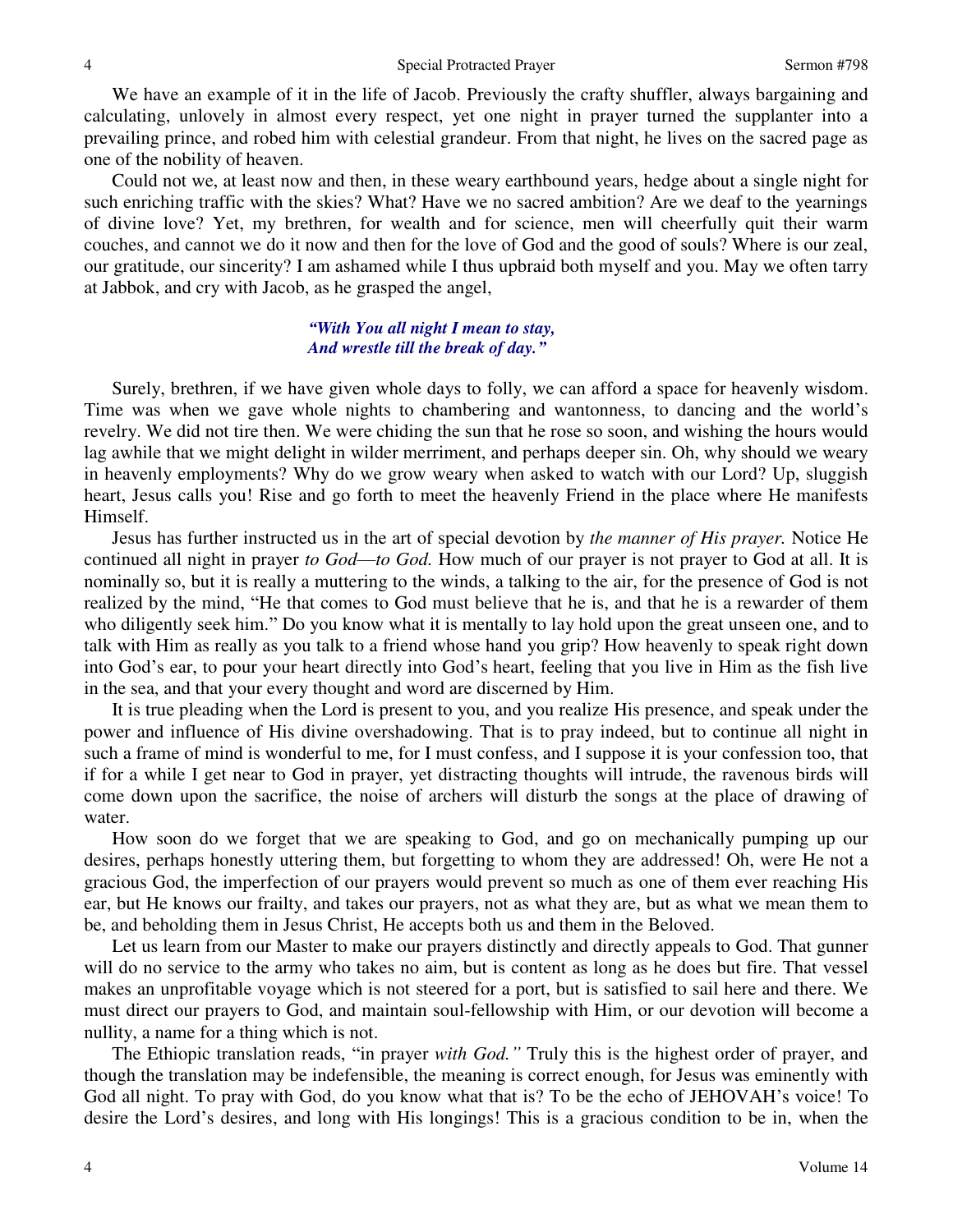### Sermon #798 Special Protracted Prayer

heart is a tablet for the Lord to write upon, a coal blazing with celestial fire, a leaf driven with the heavenly wind. Oh, to be absorbed in the divine will, having one's whole mind swallowed up in the mind of God! This for a whole night would be blessed, this forever bliss itself.

Note too, that some have translated the passage, "in the prayer *of God."* This is probably an incorrect translation, though Dr. Gill appears to endorse it, and it brings out a precious meaning. The most eminent things were in the Hebrew language ascribed to God, so that by it would be meant the noblest prayer, the most intense prayer, the most vehement prayer, a prayer in which the whole man gathers up his full strength, and spends it in an agony before the eternal throne. Oh, to pray like that. The great, deep, vehement prayer of God!

Brethren, I am afraid that as a rule in our prayer meetings, we are much too decorous, and even in our private prayers feel too much the power of formality. Oh! how I delight to listen to a brother who talks to God simply and from his heart, and I must confess I have no small liking to those rare oldfashioned Methodist prayers, which are now quite out of date. Our Methodist friends, for the most part, are getting too fine and respectable nowadays, too genteel to allow of prayers such as once made the walls to ring again. O for a revival of those glorious violent prayers, which flew like hot shot against the battlements of heaven! O for more moving of the posts of the doors in vehemence, more thundering at the gates of mercy!

I would sooner attend a prayer meeting where there were groans and cries all over the place, and cries and shouts of "Hallelujah!" than be in your polite assemblies where everything is dull as death, and decorous as the whitewashed sepulcher. O for more of the prayer of God, the whole body, soul and spirit working together, the whole man being stirred up to the highest pitch of intensity to wrestle with the Most High. Such, I have no doubt, was the prayer of Jesus on the cold mountain's side.

Once more, we may learn from Jesus our Lord *the occasion* for special devotion. At the time when our Master continued all night in prayer, He had been upbraided by the Pharisees. He fulfilled the resolve of the man after God's own heart, "Let the proud be ashamed; for they dealt perversely with me without a cause: but I will meditate in your precepts." So David did, and so did David's Lord.

The best answer to the slanderers of the ungodly is to be more constant in communion with God. Now, has it been so with any of you? Have you been persecuted or despised? Have you passed through any unusual form of trial? Then celebrate an unusual season of prayer. This is the alarm bell which God rings. Hasten to Him for refuge. See to it that in this your time of trouble, you betake yourself to the mercy seat with greater diligence.

Another reason is also noticed in the context. Christ had said to His disciples, "Pray you therefore the Lord of the harvest, that he will send forth laborers into his harvest." What He told them to do He would be sure to do Himself. He was just about to choose twelve apostles, and before that solemn act of ordination was performed, He sought power for them from the Most High. Who can tell what blessings were vouchsafed to the twelve, in answer to that midnight intercession? If Satan fell like lightning from heaven, Jesus' prayer did it rather than the apostles' preaching.

So, Christian, if you enter upon a new enterprise, or engage in something that is weightier and more extensive than what you have done before, select a night or a day, and set it apart for special communion with the Most High. If you are to pray, you must work, but if you are to work, you must also pray. If your prayer without your work will be hypocrisy, your work without your prayer will be presumption. So see to it that you are especially in supplication when especially in service.

Balance your praying and working, and when you have reached the full tale of the one, do not diminish any of the other. To any man here who asks me, "When should I give myself especially to a protracted season of prayer?" I would answer, these occasions will frequently occur. You should certainly do this when about to join the church. The day of your public profession of faith should be altogether a consecrated day.

I recollect rising before the sun to seek my Master's presence on the day when I was buried with Him in baptism. It seemed to me a solemn ordinance not to be lightly undertaken or flippantly carried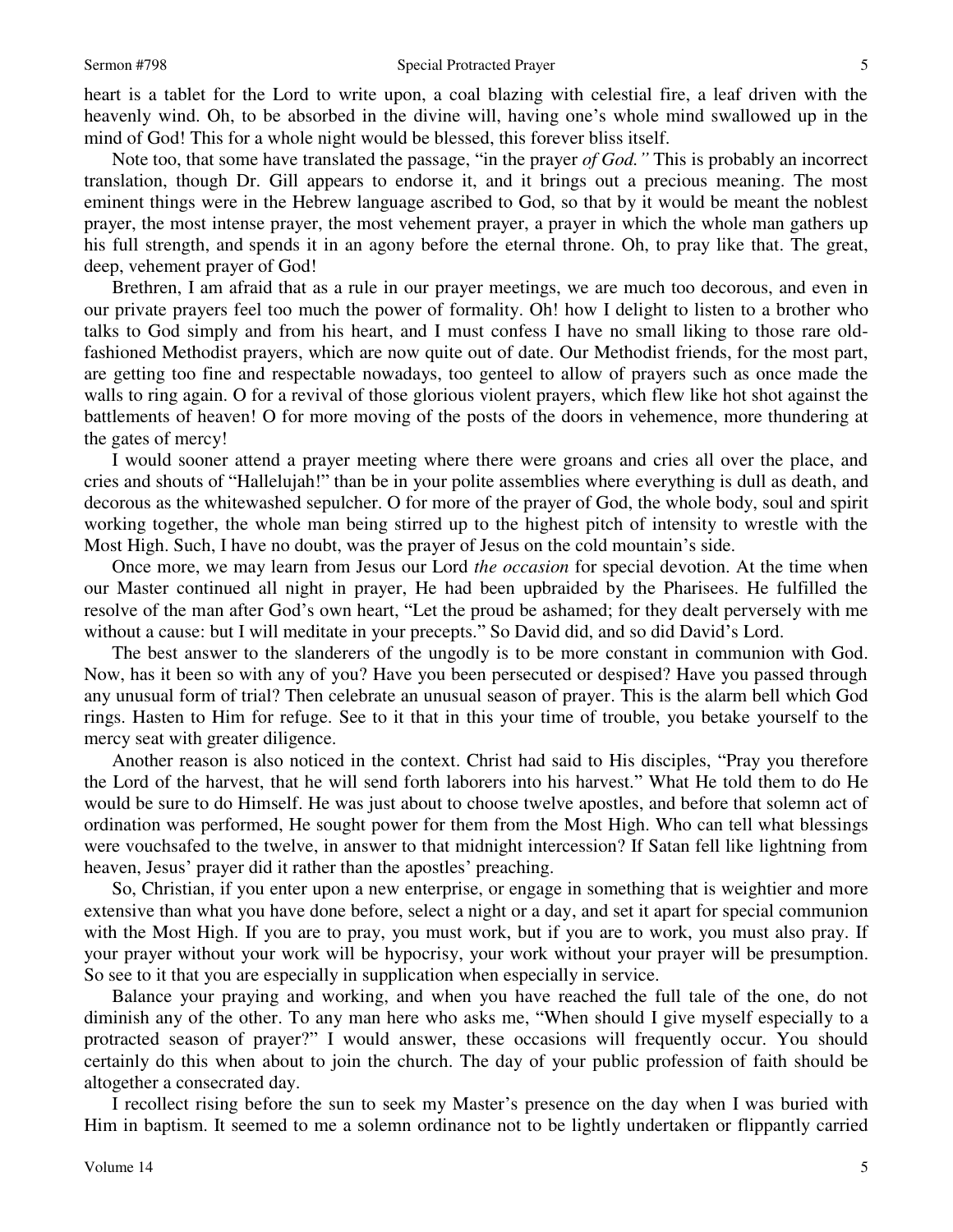out. A duty which, if done at all, should be performed in the most solemn and earnest manner. What is baptism without fellowship with Christ? To be buried in baptism, but not with Him, what is it? I would say to you young people who are joining the church now, mind you do not do it thoughtlessly, but in coming forward to enlist in the army of Christ, set apart a special season for self-examination and prayer.

When you arrive at any great change of life do the same. Do not enter upon marriage, or upon emigration, or upon starting in business, without having sought a benediction from your Father who is in heaven. Any of these things may involve years of pain, or years of happiness to you. Seek therefore to have the smile of God upon what you are about to do.

Should you not also make your times of peculiar trial to be also times of special prayer? Wait upon God now that the child is dying. Wrestle with Him as David did about the child of Bathsheba. Draw near to God with fasting and prayer for a life that is especially dear to you, if perhaps it may be preserved. And when the axe of death falls, and the tree beneath which you found shelter is cut down, then again, before the grave is closed, and the visitation is forgotten, draw near to God with sevenfold earnestness.

And if you have been studying the Word of God, and cannot master a passage of Scripture, if some truth of revelation staggers you, now again is a time to set yourself like Daniel by prayer and supplication to find out what is the meaning of the Lord in the book of His prophecy.

Indeed, such occasions will often occur to you who are spiritual, and I charge you by the living God, if you would be rich in grace, if you would make great advances in the divine life, if you would be eminent in the service of your Master, attend to these occasions, get an hour alone, an hour, ay, two hours a day if you can, and go not away from the Master's presence till your face is made to shine as once the face of Moses did, when he had been long upon the mount alone with God.

And now having thus brought out the example of Christ as well as I can, I want to make an application of the subject to this church, which at this juncture has set apart a long season for special devotion. My words shall be few, but I earnestly desire that God may make them weighty to each member of this church.

*A church, in order to have a blessing upon its special times of prayer, must abound in constant prayer at other times.* I do not believe in spasmodic efforts for revival. There should be special occasions, but these should be the outgrowths of ordinary, active, healthy vigor. To neglect prayer all the year round, and then to celebrate a special week, is it much better than hypocrisy? To forsake the regular prayer meetings, but to come in crowds to a special one, what is this? Does it not betray superficiality or the effervescence of mere excitement? The church ought always to pray.

Prayer is to her what salt and bread are to our tables. No matter what the meal, we must have salt and bread there, and no matter what the church's engagements, she must have her regular constancy of prayer. I think that in London our churches err in not having morning and evening prayer daily in every case where the church is large enough to maintain it. I am glad that our zealous brethren have here for some years maintained that constant prayer.

I am thankful that in this church I cannot find much fault with you for non-attendance at the prayer meetings. There are some of you who never come, and I suppose you are such poor things that you are not of much good whether you come or stay away, but on the whole the most of the people who fear God in this place are abundant in their attendance at the means of grace, not to be blamed in any measure whatever for forsaking the assembling of themselves together, for they do draw near to God most regularly. And such prayer meetings have we every Monday, as I fear are not to be found anywhere else. But we must see to it that we keep this up, and moreover, those who are lax and lagging behind, must ask forgiveness of their heavenly Father, and endeavor henceforth to be more instant in supplication.

If, brethren, *men* ought always to pray and not to faint, much more should *Christian men.* Jesus has sent His church into the world on the same errand upon which He Himself came, and that includes intercession. What if I say that the church is the world's priest? Creation is dumb, but the church is to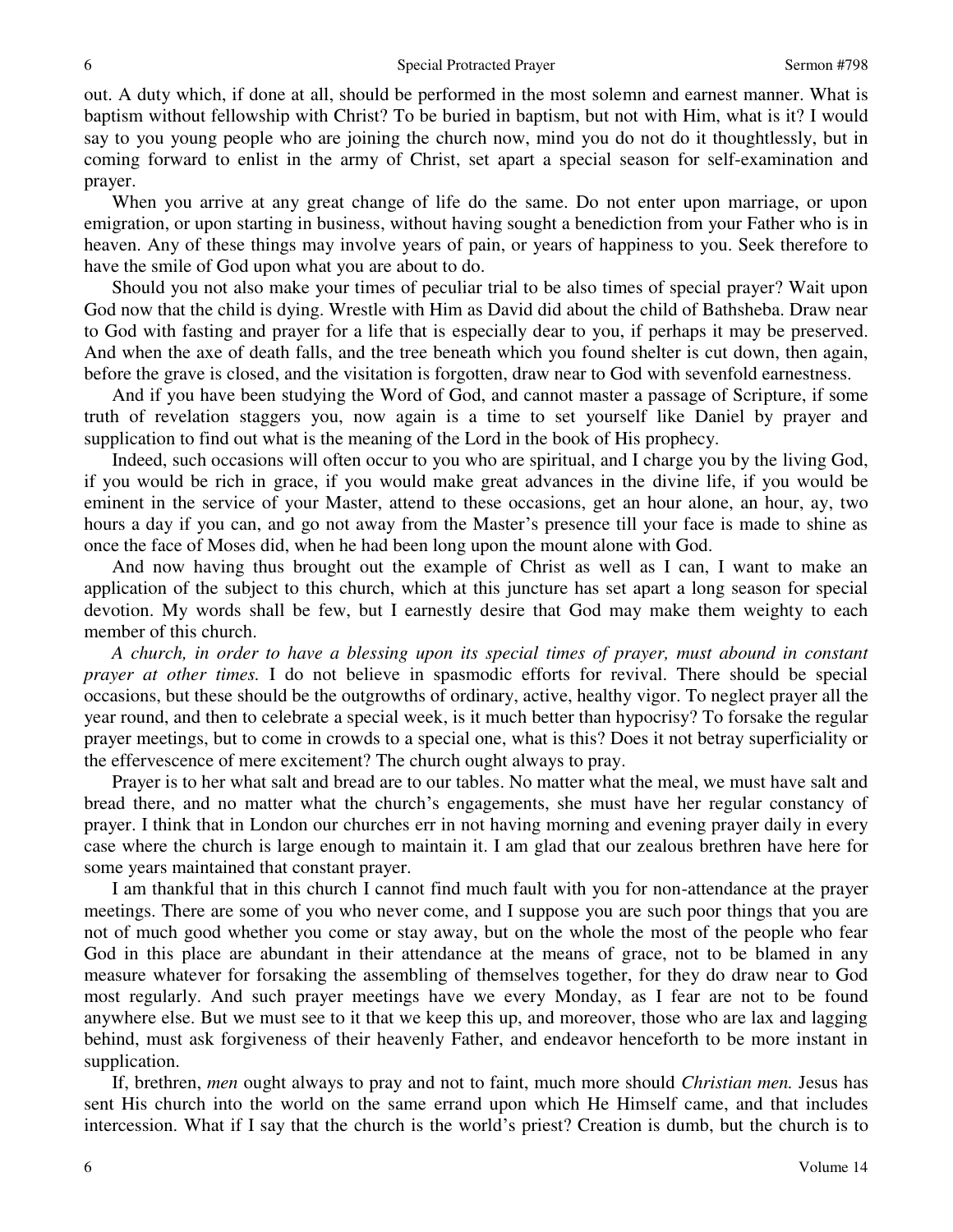### Sermon #798 Special Protracted Prayer

find a mouth for it. Ungodly men are dumb of heart and will, but we who have the will and the power to intercede, dare not be silent. It is the church's privilege to pray. The door of grace is always open for her petitions, and they never return empty-handed. The veil was rent for her, the blood was sprinkled upon the altar for her, God constantly invites her. Will she refuse the privilege which angels might envy her? Is not the church the bride of Christ? May she not go in unto her King at any time, at every time? Shall she allow the precious privilege to be unused?

The church ever has need for prayer. There are always some in her midst who are declining and frequently those who are falling into open sin. There are the lambs to be prayed for that they may be carried in Christ's bosom. There are the strong to be prayed for lest they grow presumptuous and the weak lest they become despairing. In such a church as this is, if we kept up prayer meetings four and twenty hours in the day, three hundred and sixty-five days in the year, we might never be without a special subject for supplication. Are we ever without the sick and the poor? Are we ever without the afflicted and the wavering? Are we ever without those who are seeking the conversion of their relatives, the reclaiming of backsliders, or the salvation of the depraved?

Nay, with such congregations constantly gathering, with such a densely peopled neighborhood, with three millions of sinners around us, the most part of them lying dead in trespasses and sins, with such a country beginning to be benighted in superstition, over whom the darkness of Romanism is certainly gathering, in a world full of idols, full of cruelties, full of devilries, if the church does not pray, how shall she excuse her base neglect of the command of her loving Lord and covenant Head? Let this church then be constant in supplication.

There should be frequent prayer meetings. These prayer meetings should be constantly attended by all. Every man and woman should make it a point of duty to come as often as possible to the place where prayer is known to be made. I wish that all throughout this country the prayers of God's churches were more earnest and constant. It might make a man weep tears of blood to think that in our Dissenting churches in so many cases the prayer meetings are so shamefully attended. I could indicate places that I know of, situated not many miles from where we now stand, where there are sometimes so few in attendance that there are scarcely praying men enough to keep up variety in the prayer meeting.

I know towns where the prayer meeting is put off during the summer months, as if the devil would take off during the summer! I know of agricultural districts where they always put off prayer during the harvest, and I make some kind of excuse for them, because the fruits of the earth must be gathered in, but I cannot understand large congregations where the prayer meeting and lecture are amalgamated because there will not be enough persons coming out to make two decent services in the week. And then they say that God does not bless the Word. How can He bless the Word? They say "Our conversions are not as numerous as they were," and they wonder how it is that we at the Tabernacle have so large an increase month by month.

Do you wonder, brethren, that they have not a blessing when they do not seek it? Do you wonder that we have it when we do seek it? That is but a natural law of God's own government, that if men will not pray, neither shall they have, and if men will pray, and pray vehemently, God will deny them nothing. He opens wide His hand and says, "Ask what you will, and it shall be given to you."

I wish our denomination of Baptists, and other denominations of Christians were greater believers in prayer, for this mischief of Ritualism and Rationalism which is coming upon us, this curse which is withering our nation, this blight and mildew which are devouring the vineyard of the Lord, has all come upon us because public prayer has almost ceased in the land as to its constancy, vehemence, and persistence. The Lord recover us from this sin!

*But let the church be as diligent in prayer as she may on regular occasions, she ought still to have her special seasons.* A thing which is regular and constant is sure to tire, and a little novelty is lawful. A little specialty may often tend to revive those who, otherwise, would be given to slumber. The church should have her special praying times because she has her special needs. There are times when spiritual epidemics fall upon churches and congregations. Sometimes it is the disease of pride, luxury,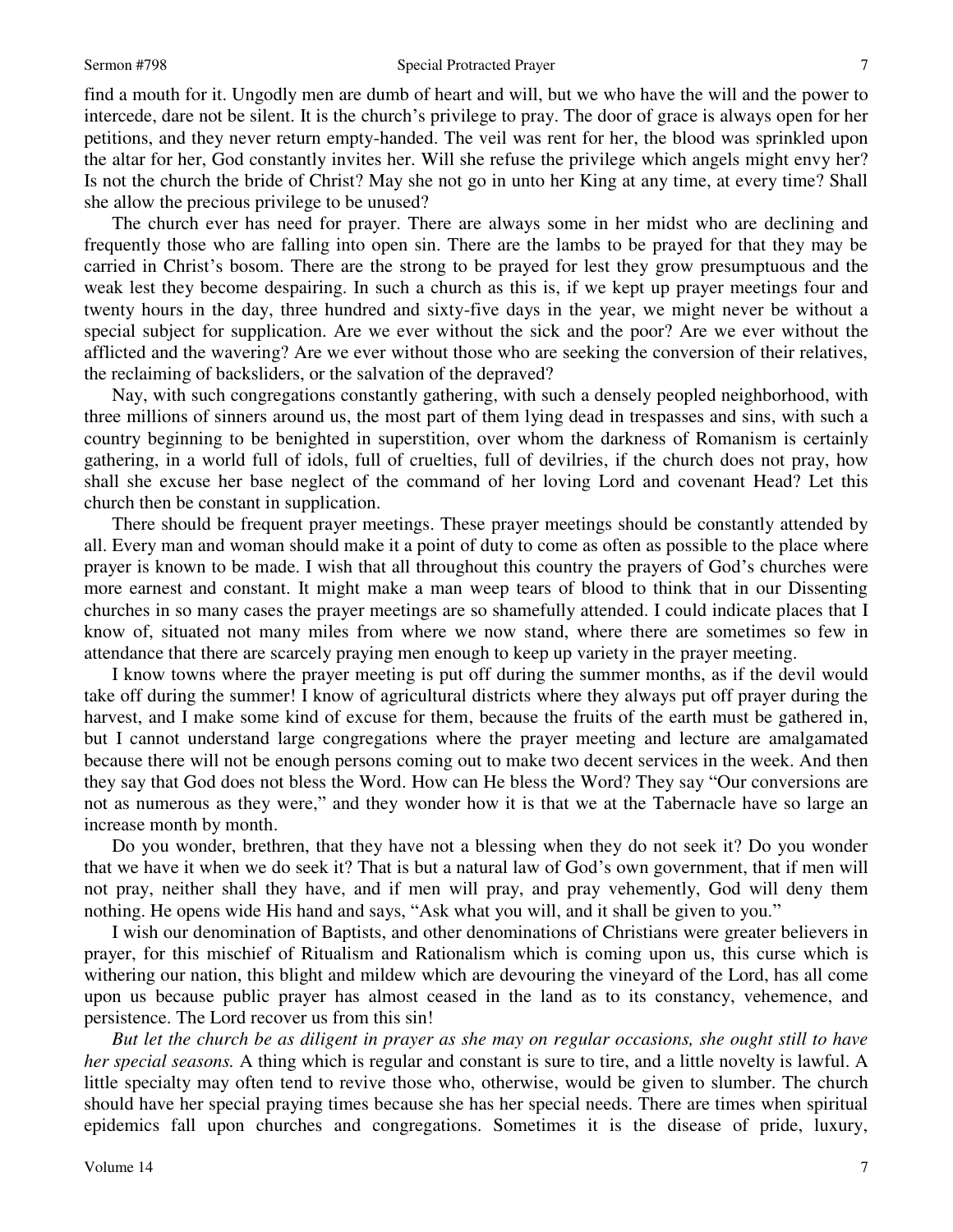worldliness. At other times, there are many falling into overt sin. Sometimes a vile form of vice will break out in the very midst of the church of God. At other times, it is a heresy, or a doctrine carried to excess, or ill will, or a want of brotherly love, or a general lethargy. At such special times of trial a church should have her extraordinary prayer meetings. As also when she is engaging in new enterprises, and is about to break up new ground, she needs fresh strength, and she should seek it. Let her call her members together, and with heart and soul let them commend the work to God.

There should be special seasons of prayer because the Holy Spirit prompts us to it. "I believe in the Holy Ghost," is a sentence of the Creed, but how few really believe it! We seem to fancy that we have no motions of the Holy Spirit now among godly men as before, but I protest before the living God that such is not the case. The Holy Spirit at this day moves in those who are conversant with Him, and who are content to regard His gracious monitions, and He prompts us to special fellowship. We speak what we know, we declare what we have tasted and handled. The Holy Ghost, at certain times, prompts us to come together with peculiar earnestness and special desires.

And then, if this suffices not, God has been pleased to set His seal to special seasons of prayer, therefore they ought to be held. There have been more ingatherings, I was about to say, under special efforts of a month than under ordinary efforts of eleven months. I am sure that we saw very clearly God's blessing upon us during the month of February last year. All the year round, my dear brethren, the deacons and elders can bear me out in it, there were always cases coming forward who said, "We were decided for Christ during the February meetings."

God has always blessed the ministry here. I say it not to boast, but to the glory to God. I do not know of any sermon preached here without conversions, but yet those times of special meeting, those solemn assemblies, have always been a hundred-fold blessed of God, so that we have good reason to say we will continue them with renewed zeal, because the Lord is with them.

Now, brothers and Sisters, I must have just a word with you upon another matter, namely, that *it should be our endeavor to bring power into these special meetings.* They are lawful, they are necessary, let us make them profitable. The way to do so is to draw near to God as Christ did. When He prayed, it was a Son talking with his Father, the Son of God talking with the Father God, and spilling out His heart in close communion. Come up tomorrow, my brethren, as sons and daughters of God to your Father. Speak to Him as to one who is very near akin to you. There will be no lack of power if such is the case.

Jesus drew near to God in His prayer as a Priest, the High Priest making intercession for the people. You are all priests and kings unto God if you believe in Christ. Come with your breastplates on tomorrow. Come that you may intercede before the throne, pleading the merit of the precious blood. There will be no flagging if everyone puts on his priestly miter.

Jesus came before God with a burning zeal for His Father's glory. He could say, "The zeal of your house has eaten me up." Burn and blaze, my brethren, with love to God. Wait upon Him this afternoon, let that be a special private season of prayer, and ask Him to teach you how to love Him, show you how to reverence Him, and fire you with an intense ambition to spread abroad the savor of His name.

Jesus Christ drew near to God in prayer with a wondrous love to the souls of men. Those tears of His were not for Himself, but for others. Those sighs and cries were not for His own pangs, but for the sorrows and the sins of men. Try to feel as Christ did. Get a tender heart, an awakened conscience, quickened sympathies, and then if you come up to the house of God, the prayer meetings cannot be dull.

Seek to be bathed in the blood of Christ. Go, my brethren, to the wounds of Christ and get life-blood for your prayers. Sit down at Golgotha, and gaze upon your dying Lord, and hear Him say, "I have loved you, and given myself for you." Then rise up with this resolve in your soul,

> *"Now for the love I bear His name, What was my gain I count my loss,"*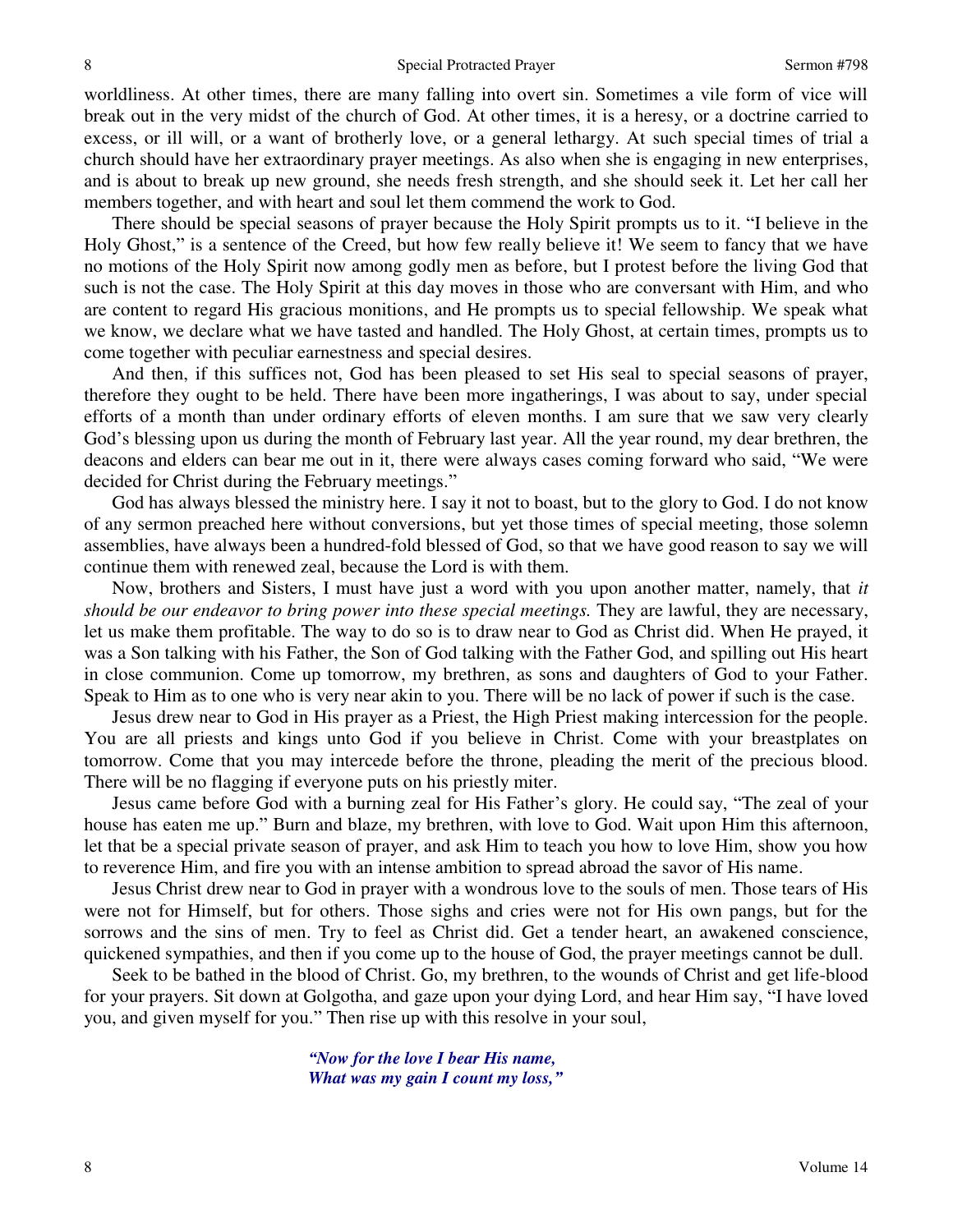and go forward determined in His strength that nothing shall be wanting on your part to win for Him a kingdom, to gain for Him the hearts of the sons of men. If such shall be your state of mind, I am quite sure there will be power with God in prayer.

In closing, I shall say to you, we, above all the churches of this country, have a special need and a special encouragement to make our prayers things of power. For, in the first place, my brethren, what a multitude we now are! I often wish, though I beg to be pardoned of the Lord for it, that I had never occupied the position that I now fill, because of its solemn responsibilities. I tell you, when I feel them, they crush me to the ground, and I can only manage to sustain my spirits by endeavoring to cast them upon the Lord. Why, three thousand seven hundred of you in church fellowship, or thereabouts, what can I do?

Somebody complains that this sick one is not visited, or that that sinning one is not rebuked. How can I do it? How can one man, how can twenty men, how can a hundred men do the work? God knows I would, if I could, cut myself in pieces, that every piece might be active in His service. But how can we rule and minister fully in such a church as this? God has supplied my lack of service very wonderfully, still, there are things that make my heart ache day and night, as well as other matters that make my soul leap for joy.

O pray for this great church! Where our power utterly fails us, let us implore the divine power to come in, that all may be kept right. We have need to pray, for some have fallen. We have to confess it with a blush that crimsons our cheek, some have fallen shamefully. O pray that others may not fall, and that the good men and women among us may be upheld by the power of God through faith unto salvation.

Think, my brethren, of the agencies which we are employing. If we do not pray for these, they will be so much wasted effort. Every week the sermons preached here are scattered by tens of thousands all over the globe, not in this language only, but in all the languages of Christendom are they read. Pray that God's blessing may rest upon the word which He has blessed before.

Our sons, our young ministers whom this church has trained at her feet, are now to be counted by hundreds, scattered all over this country and elsewhere. Intercede for them. Forget not your own sons, turn not your hearts away from your own children whom God has sent forth to be heralds of the cross. In your Sunday schools, in your tract distributions, in your city missions, in your street preaching, in your offering of spiritual literature, in your orphanage, everywhere seek to glorify Christ.

Do not, I beseech you, forget the one thing necessary in all this. Do not be foolish builders, who will buy marble and precious stones at great cost, and then forget to lay the cornerstone securely. If it is worth while to serve God, it is worth while to pray that the service may be blessed. Why all this labor and cost? It is but offering to the Lord that which He cannot accept, unless by prayer you sanctify the whole.

I think I see you as a church standing by the side of your altar with the victims slain, and the wood placed in order, but there is as yet still wanting the fire from on high. O intercede, you Elijahs, men of like passions with us, but yet earnest men, upon whose hearts God has written prayer—intercede mightily! till at last the fire shall come down from heaven to consume the sacrifice and to make all go up like a pillar of smoke unto the Most High.

I cannot speak unto you as I would. The earnestness of my heart prevents my lips uttering what I feel, but if there are any bonds of love between us, above all, if there are any bonds of love between us and Christ, by His precious blood, by His death-sweat, by His holy life, and by His agonizing death, I do beseech you to strive together with us in your prayers that the Spirit of God may rest upon us, and to God shall be the glory. Amen and Amen.

# **PORTION OF SCRIPTURE READ BEFORE SERMON—LUKE 6:1-19.**